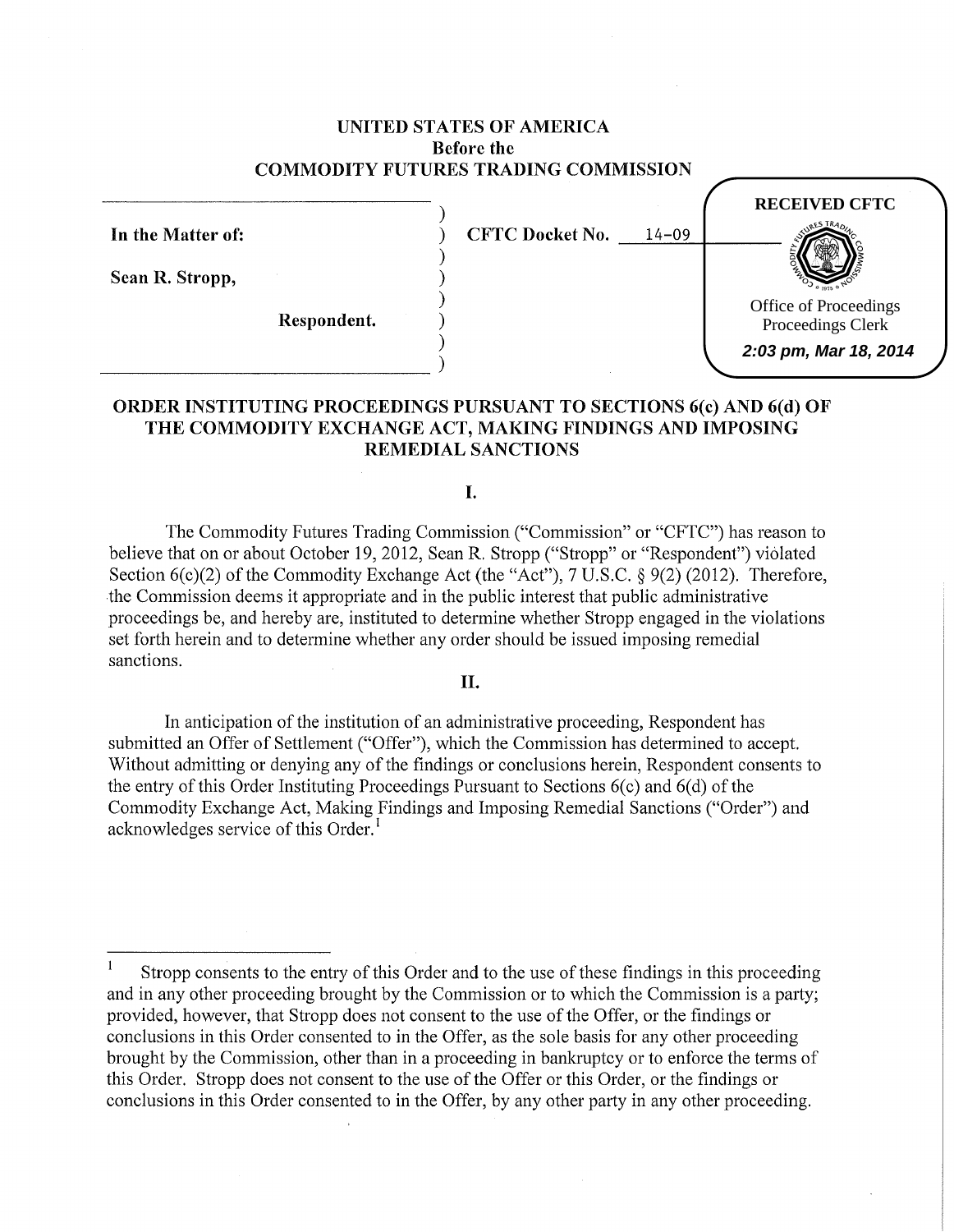The Commission finds the following:

### **A. Summary**

On or about October 19, 2012, Stropp provided to the Commission, through its Division of Enforcement ("Division"), a signed and notarized Financial Disclosure Statement ("Statement"). He provided the Statement in connection with the Commission's investigation into potentially unlawful sales of off-exchange leveraged metals contracts by Stropp and his company Barclay Metals, Inc. ("Barclay"). In his Statement, Stropp made false material statements and omitted material facts, including both his control of, and his spouse's ownership interest in, another entity selling leveraged metals contracts ("Company A"), and his ownership and control of two of Company A's bank accounts ("the Bank Accounts").

## **B. Respondent**

Sean Stropp is an individual who resides in Jupiter, Florida. Stropp has never been registered with the Commission.

## **C. Facts**

### **1. The Barclay Investigation**

In the fall of 2011, the Commission initiated an investigation into Barclay and its principals to determine whether they traded illegal off-exchange leveraged metals contracts and/or engaged in fraud. Stropp was one of Barclay's principals. In connection with the Division's investigation, the Division requested that Stropp submit the Statement. On or about October 19, 2012, Stropp complied and submitted a signed and notarized statement. On or about November 26, 2012, Stropp submitted an Offer of Settlement. On January 28, 2013, the Commission issued an Order finding that Stropp, Barclay and others engaged in illegal, offexchange metals transactions in violation of Section 4(a) of the Act. *In re Barclay Metals, Inc. et a!.,* CFTC Docket No. 13-13.

### 2. **The Financial Disclosure Statement**

In connection with its investigation, the Division requested that Stropp provide the Statement. In the Statement, Stropp was asked to provide specific information about his assets, liabilities, business interests, monthly income and monthly expenses. This Statement was material to the Division's investigation.

With respect to his financial accounts, Stropp was asked to identify in the Statement:

[A]ll financial institution accounts..., including commodities and securities accounts in your name, your spouse's name or your dependent's name; under your, your spouse's or dependent's control; in which you, your spouse or your dependents have had a beneficial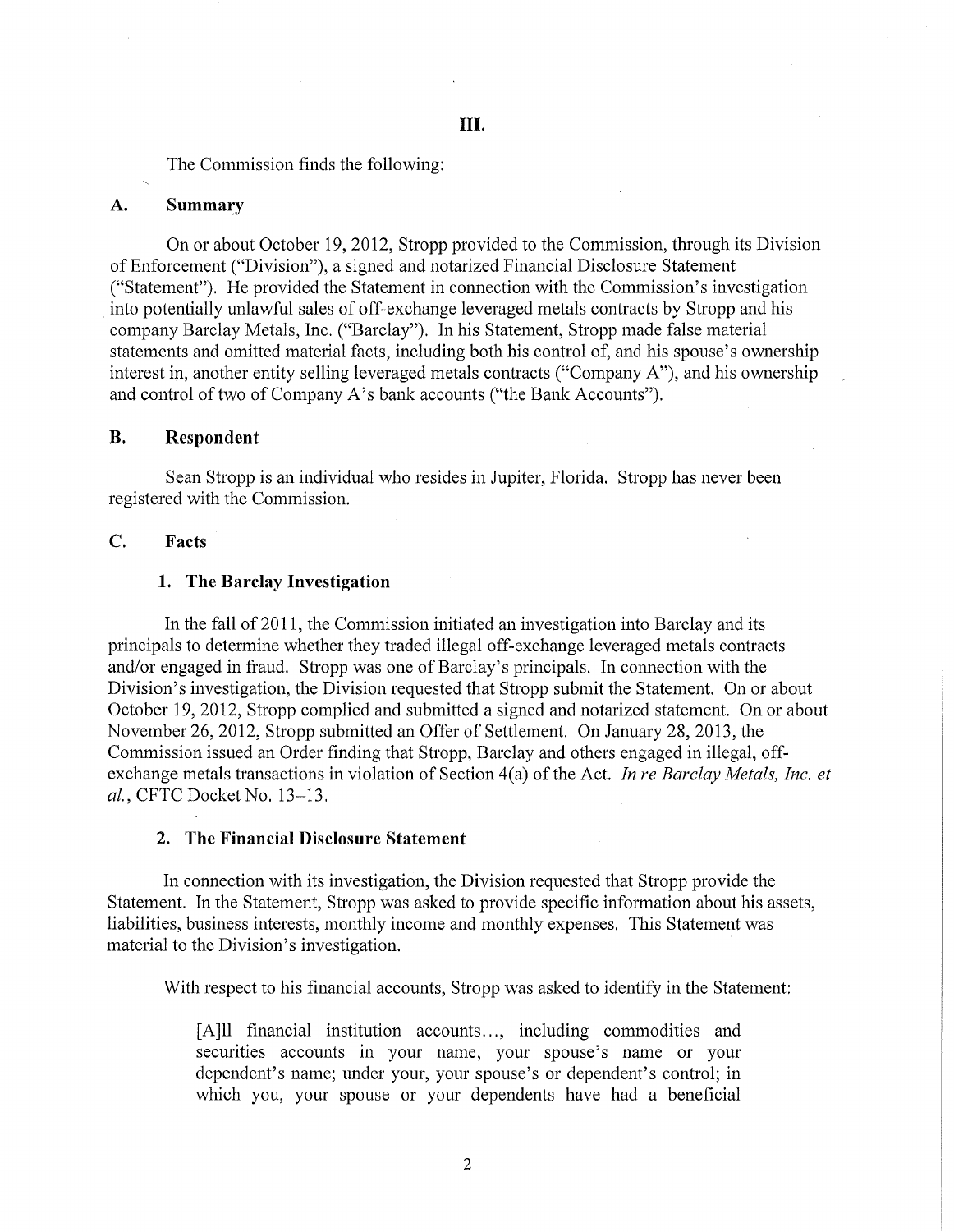interest, or to which you, your spouse or your dependents are a signatory, at any time during the last 5 years.

In response to this question, Stropp listed account names "SRS Financial," "Biz Corporate Solutions, Inc." and "Sean Stropp." He stated that each account had a current account balance of zero.

With respect to his business interests, Stropp was required to identify in the Statement:

List all businesses for which you, your spouse or your dependents are an officer, director or owner.

In response to this question, Stropp listed "Barclay Metals" and "Lloyd's Asset Management" and identified each business entity as a "brokerage" of which he was an "owner."

In the Statement, Stropp declared that the Statement was "true, correct and complete" and that he had:

> [N]o other assets, owned either directly or indirectly, or income of any nature other than as shown herein, or attached to the financial disclosure statement.

Stropp declared, "The statements herein and attached hereto represent my financial condition as of the following date: 10-19-12." The Statement was signed by Stropp and notarized on October 19,2012.

## **3. Stropp Omitted to State Certain Business Interests and Bank Accounts and Made False and Misleading Statements**

Stropp's Statement omitted material information, which was necessary to make the Statement not misleading. Further, Stropp knew such omissions made the Statement false and misleading. Specifically, on or about March 6, 2012, Stropp and a business associate formed or caused to be formed Company A in the State of New York. Stropp's spouse was an officer, director or owner of Company A, and Stropp controlled Company A beginning **in** at least March 6, 2012 and continuing through at least October 19,2012. In addition, on or about March 12, 2012, Stropp opened the Bank Accounts. Stropp and/or his spouse were the beneficial owners of and controlled the Bank Accounts through at least October 19, 2012. Moreover, Stropp's spouse was a signatory on the Bank Accounts through at least October 19, 2012. Stropp failed to mention Company A or the Bank Accounts in the Statement.

Stropp also knowingly made false and misleading statements about his financial condition. In particular, Stropp declared that the Statement was true, correct and complete and that he owned no other assets and had no other income other than that identified in the Statement.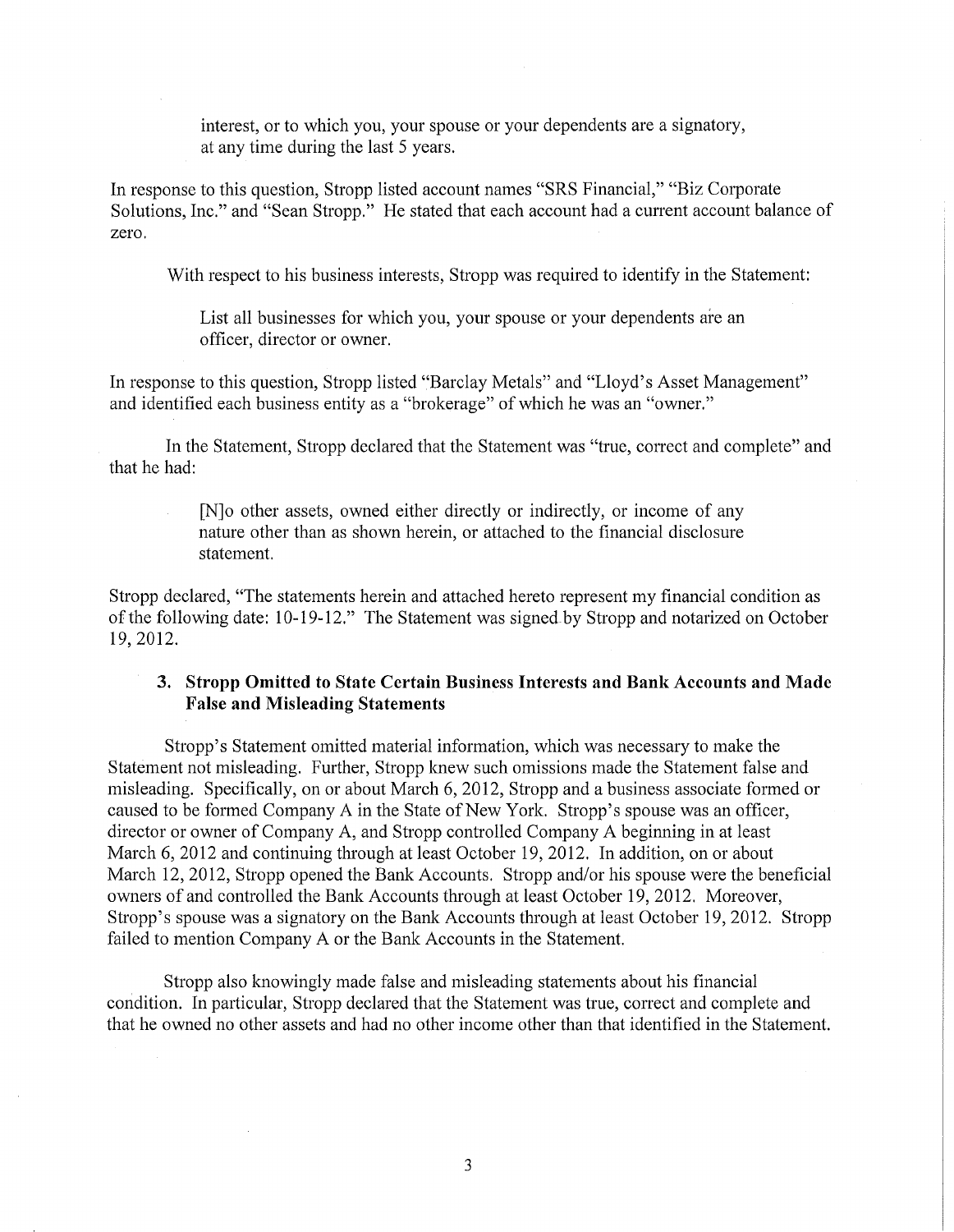#### **LEGAL** DISCUSSION

#### Section  $6(c)(2)$  of the Act makes it unlawful:

for any person to make any false or misleading statement of a material fact to the Commission ... or to omit to state in any such statement any material fact that is necessary to make any statement of material fact made not misleading in any material respect, if the person knew, or reasonably should have known, the statement to be false or misleading.

### 7 U.S.C. § 9(2) (2012).

Stropp knowingly made false or misleading statements of material facts, and omitted to state material facts, to the Commission, through the Division. In particular, Stropp falsely stated that the Statement included all his known assets and that the Statement was true, correct and complete. In addition, Stropp failed to disclose in the Statement that his spouse was an owner, officer or director of Company A and that he controlled Company A. Stropp also failed to disclose that he and/or his spouse were the beneficial owners of and controlled the Banlc Accounts and that his spouse was a signatory on the Bank Accounts.

These misstatements and omissions were material to the Division's investigation. Each false or misleading statement or omission of a material fact is a separate violation of Section  $6(c)(2)$  of the Act, 7 U.S.C. § 9(2) (2012).

#### **v.**

### **FINDINGS OF VIOLATION**

Based on the foregoing, the Commission finds that on or about October 19, 2012, Respondent violated Section 6(c)(2) of the Act, 7 U.S.C. § 9(2) (2012).

#### **VI.**

#### **OFFER OF SETTLEMENT**

Respondent has submitted the Offer in which he, without admitting or denying the findings and conclusions herein:

- A. Acknowledges receipt of service of this Order;
- B. Admits the jurisdiction of the Commission with respect to all matters set forth in this Order and for any action or proceeding brought or authorized by the Commission based on violation of or enforcement of this Order;
- C. Waives: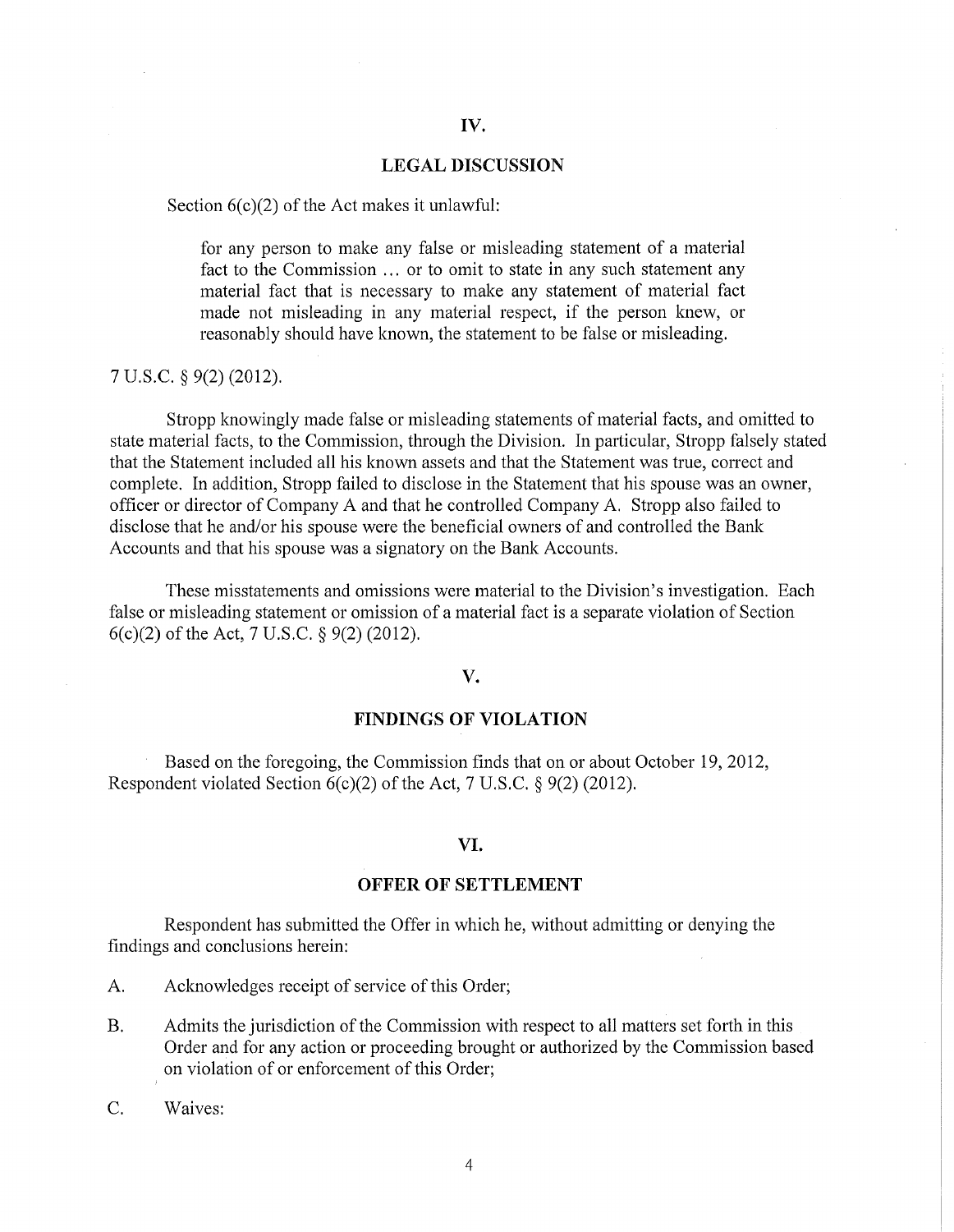- 1. the filing and service of a complaint and notice of hearing;
- 2. a hearing;
- 3. all post-hearing procedures;
- 4. judicial review by any court;
- 5. any and all objections to the participation by any member of the Commission's staff in the Commission's consideration of the Offer;
- 6. any and all claims that he may possess under the Equal Access to Justice Act, 5 U.S.C. § 504 (2006) and 28 U.S.C. § 2412 (2006), and/or the rules promulgated by the Commission in conformity therewith, Pati 148 of the Commission's Regulations, 17 C.F.R. §§ 148.1-30 (2012), relating to, or arising from, this proceeding;
- 7. any and all claims that he may possess under the Small Business Regulatory Enforcement Fairness Act of 1996, Pub. L. No. 104-121, §§ 201-253, 110 Stat. 847, 857-868 (1996), as amended by Pub. L. No. 110-28, § 8302, 121 Stat. 112, 204-205 (2007), relating to, or arising from, this proceeding; and
- 8. any claims of Double Jeopardy based on the institution of this proceeding or the entry in this proceeding of any order imposing a civil monetary penalty or any other relief;
- D. Stipulates that the record basis on which this Order is entered shall consist solely of the findings contained in this Order to which Respondent has consented in the Offer;
- E. Consents, solely on the basis of the Offer, to the Commission's entry of this Order that:
	- 1. makes findings by the Commission that Respondent violated Section  $6(c)(2)$  of the Act, 7 U.S.C. § 9(2) (2012);
	- 2. orders Respondent to cease and desist from violating Section 6(c)(2) of the Act, 7 u.s.c. § 9(2) (2012);
	- 3. orders Respondent to pay a civil monetary penalty in the amount of \$250,000, plus post-judgment interest;
	- 4. orders that Respondent be permanently prohibited from, directly or indirectly, engaging in trading on or subject to the rules of any registered entity (as that term is defined in Section la of the Act, as amended, 7 U.S.C. § la), and all registered entities shall refuse him trading privileges; and
	- 5. orders Respondent to comply with the conditions and undertakings consented to in the Offer and as set forth in Part VII of this Order.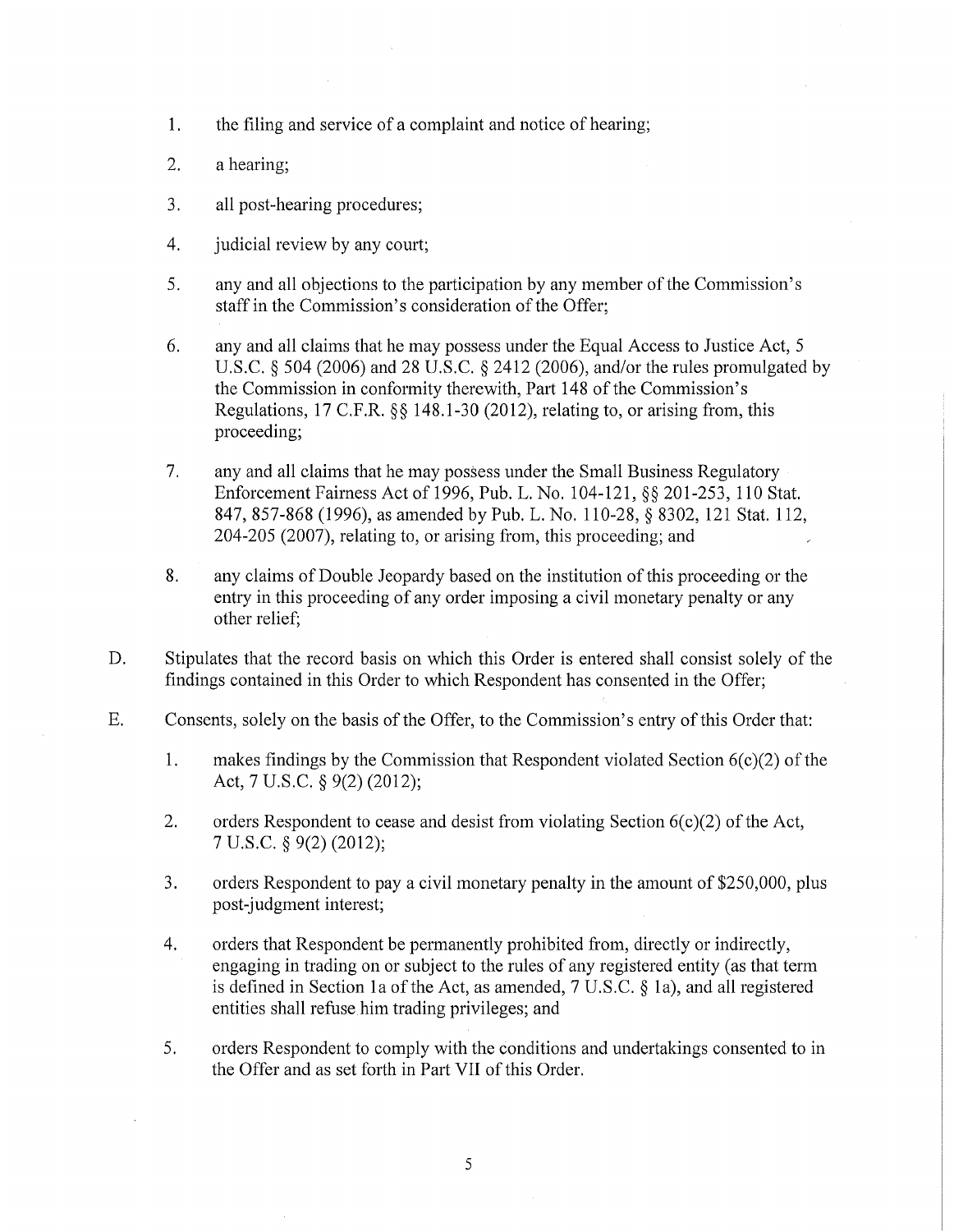Upon consideration, the Commission has determined to accept the Offer.

## VII.

## **ORDER**

#### **Accordingly,** IT IS **HEREBY ORDERED THAT:**

A. Respondent shall cease and desist from violating Section  $6(c)(2)$  of the Act, 7 U.S.C.  $§$  9(2) (2012).

B. Respondent shall pay a civil monetary penalty in the amount of Two Hundred and Fifty Thousand Dollars ( $$250,000$ ) within ten (10) days of the date of entry of this Order (the "CMP Obligation"). Post-judgment interest shall accrue on the CMP Obligation beginning on the date of entry of this Order and shall be determined by using the Treasury Bill rate prevailing on the date of entry of this Order pursuant to 28 U.S.C. *§* 1961 (2006). Respondent shall pay the CMP Obligation by electronic funds transfer, U.S. postal money order, certified check, bank cashier's check, or bank money order. If payment is to be made other than by electronic funds transfer, then the payment shall be made payable to the Commodity Futures Trading Commission and sent to the address below:

> Commodity Futures Trading Commission Division of Enforcement ATTN: Accounts Receivables--- AMZ 340 E-mail Box: 9-AMC-AMZ-AR-CFTC DOT/FAA/MMAC 6500 S. MacArthur Blvd. Oklahoma City, OK 73169 Telephone: (405) 954-5644

If payment is to be made by electronic funds transfer, Respondent shall contact Nikki Gibson or her successor at the above address to receive payment instructions and shall fully comply with those instructions. Respondent shall accompany payment of the CMP Obligation with a cover letter that identifies the Respondent and the name and docket number of this proceeding. The Respondent shall simultaneously transmit copies of the cover letter and the form of payment to the Chief Financial Officer, Commodity Futures Trading Commission, Three Lafayette Centre, 1155 21st Street, NW, Washington, D.C. 20581.

- C. Respondent is permanently prohibited from, directly or indirectly, engaging in trading on or subject to the rules of any registered entity (as that term is defined in Section la of the Act, as amended, 7 U.S.C. *§* la (2012)) and all registered entities shall refuse him trading privileges.
- D. Respondent shall comply with the following conditions and undertakings set forth in the Offer:

 $\cdot$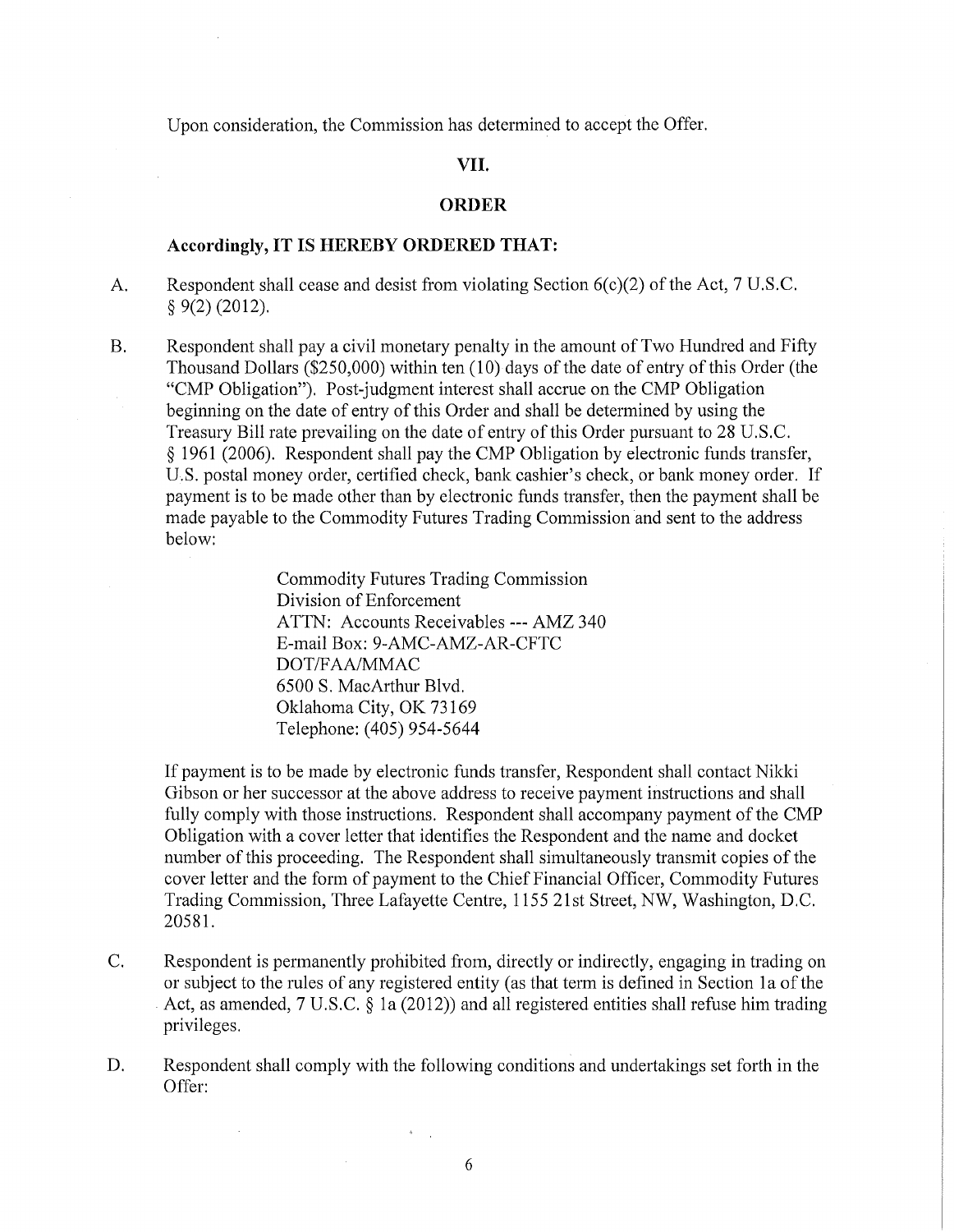- 1. Public Statements: Respondent agrees that neither he nor any of his agents or employees under his authority or control shall take any action or make any public statement denying, directly or indirectly, any findings or conclusions in this Order or creating, or tending to create, the impression that this Order is without a factual basis; provided, however, that nothing in this provision shall affect Respondent's: (i) testimonial obligations; or (ii) right to take legal positions in other proceedings to which the Commission is not a party. Respondent shall undetiake all steps necessary to ensure that all of his agents and/or employees under his authority or control understand and comply with this agreement.
- 2. Respondent agrees that he shall never, directly or indirectly:
	- a. enter into any transactions involving commodity futures, options on commodity futures, commodity options (as that term is defined in Regulation 1.3(hh), 17 C.P.R.§ 1.3(hh) (2013)) ("commodity options"), swaps (as that term is defined in Section 1a(47) of the Act, to be codified at  $7 \text{ U.S.C.}$  $\S$  1a(47) and as further defined in Regulation 1.3(xxx), 17 C.F.R.  $\S$  1.3(xxx) (2013)) ("swaps"), security futures products, and/or foreign currency (as described in Section  $2(c)(2)(B)$  and  $2(c)(2)(C)(i)$  of the Act, as amended, 7 U.S.C. § 2(c)(2)(B) and 2(c)(2)(C)(i)) ("forex contracts") for Respondent's own personal account(s) or for any account(s) in which Respondent has a direct or indirect interest;
	- b. have any commodity futures, options on commodity futures, commodity options, swaps, security futures products, and/or forex contracts traded on Respondent's behalf;
	- c. control or direct the trading for or on behalf of any other person or entity, whether by power of attorney or otherwise, in any account involving commodity futures, options on commodity futures, commodity options, swaps, security futures products, and/or forex contracts;
	- d. solicit, receive, or accept any funds from any person for the purpose of purchasing or selling any commodity futures, options on commodity futures, commodity options, swaps, security futures products and/or forex contracts;
	- e. apply for registration or claim exemption from registration with the Commission in any capacity, and engage in any activity requiring such registration or exemption from registration with the Commission except as provided for in Regulation 4.14(a)(9), 17 C.F.R. § 4.14(a)(9) (2013); and/or
	- f. act as a principal (as that term is defined in Regulation  $3.1(a)$ , 17 C.F.R. § 3.1(a) (2013)), agent or any other officer or employee of any person (as that term is defined in Section 1a of the Act, as amended, 7 U.S.C. § 1a) registered, required to be registered, or exempted from registration with the Commission except as provided for in Regulation 4.14(a)(9), 17 C.F.R. § 4.14(a)(9) (2013).